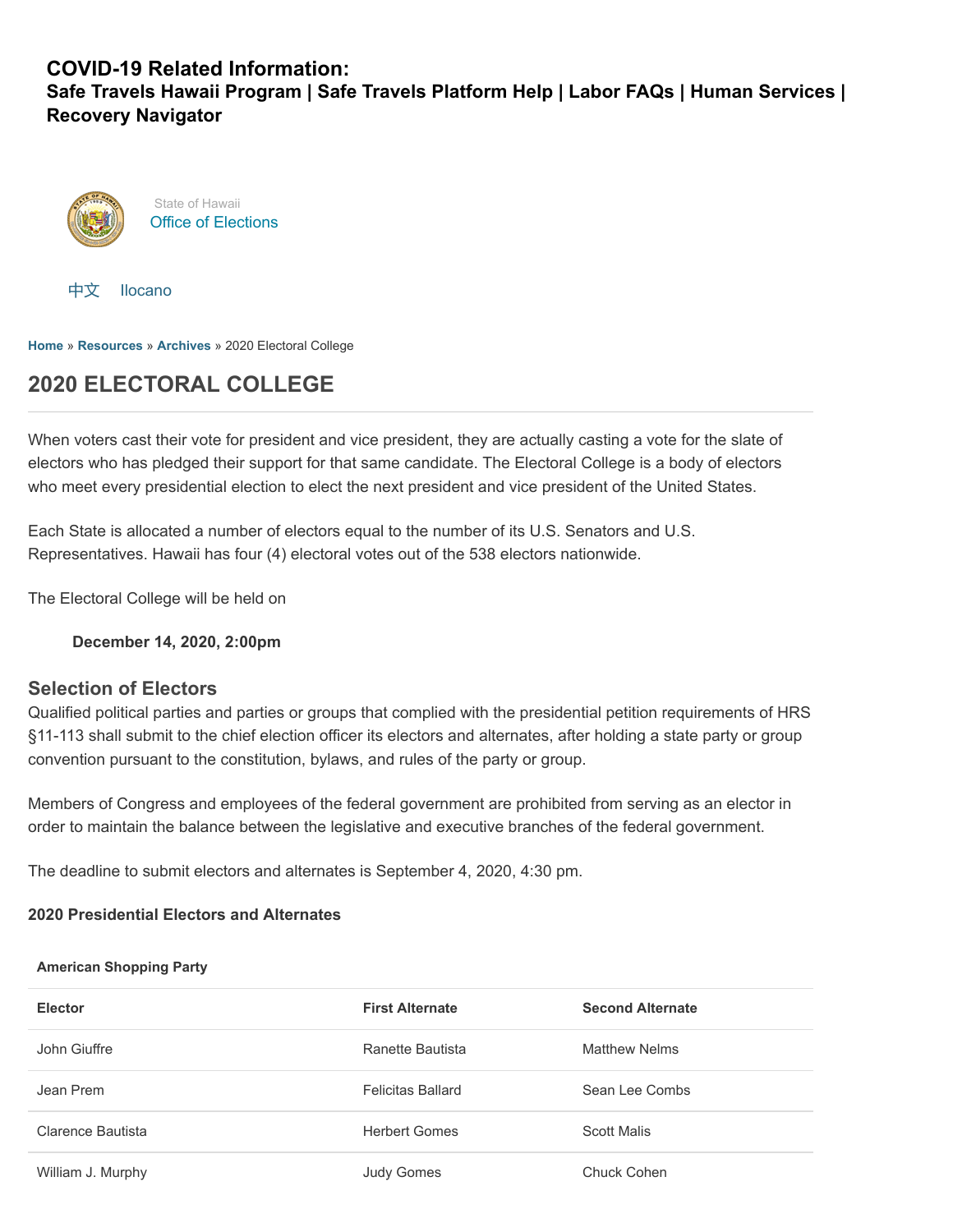#### **Constitution Party of Hawaii**

| <b>Elector</b>              | <b>First Alternate</b>   | <b>Second Alternate</b>     |
|-----------------------------|--------------------------|-----------------------------|
| <b>Fdmund Gazmen</b>        | Andrew James Gazmen      | Ruby Leah Razo              |
| Jessica Lyn Elizares Gazmen | Victoria Laporga         | Rodney Kaleialoha Cleveland |
| Matthew P. Kailihou         | David Yuen Sui Kong, Jr. | Colette Noelani Cleveland   |
| Annette Kailihou            | Barbara Ann Kong         | Annunciation Cadiz          |

## **Democratic Party of Hawaii**

| <b>Elector</b>           | <b>First Alternate</b>          | <b>Second Alternate</b> |
|--------------------------|---------------------------------|-------------------------|
| Hermina (Mina) Morita    | Lorraine R. Inouye              | Roth Kaipo Puahala      |
| John William Bickel      | Juanita Brown Kawamoto          | Jeffrey Portnoy         |
| Kainoa Kaumeheiwa-Rego   | Phillip (Eric) Schrager, Junior | Janice Bond             |
| Michael Golojuch, Senior | Larry J. Smith                  | Osa Aneki Tui, Junior   |

#### **Green Party of Hawaii**

| <b>Elector</b>       | <b>First Alternate</b> | <b>Second Alternate</b> |
|----------------------|------------------------|-------------------------|
| William B. Dickinson | Sylvia Litchfield      | Barryn Chun             |
| Jeff Turner          | Ramona Hussey          | Melissa Shishido        |
| Nick Nikhilananda    | Joe Amico              | Mosha Katani            |
| Craig (Tor) Thorsen  | Susan Roberts-Emery    | Mark Van Doren          |

#### **Libertarian Party of Hawaii**

| <b>Elector</b>          | <b>First Alternate</b> | <b>Second Alternate</b> |
|-------------------------|------------------------|-------------------------|
| Mark Coleman            | Lawrence Bartley       | Mark Monoscalco         |
| <b>Gregory Arianoff</b> | Eric Weinert           | Ken Schoolland          |
| Craig De Costa          | Patric Brock           | Michael Strada          |
| Joseph Kent             | Tracy Ryan             | <b>Arnold Phillips</b>  |